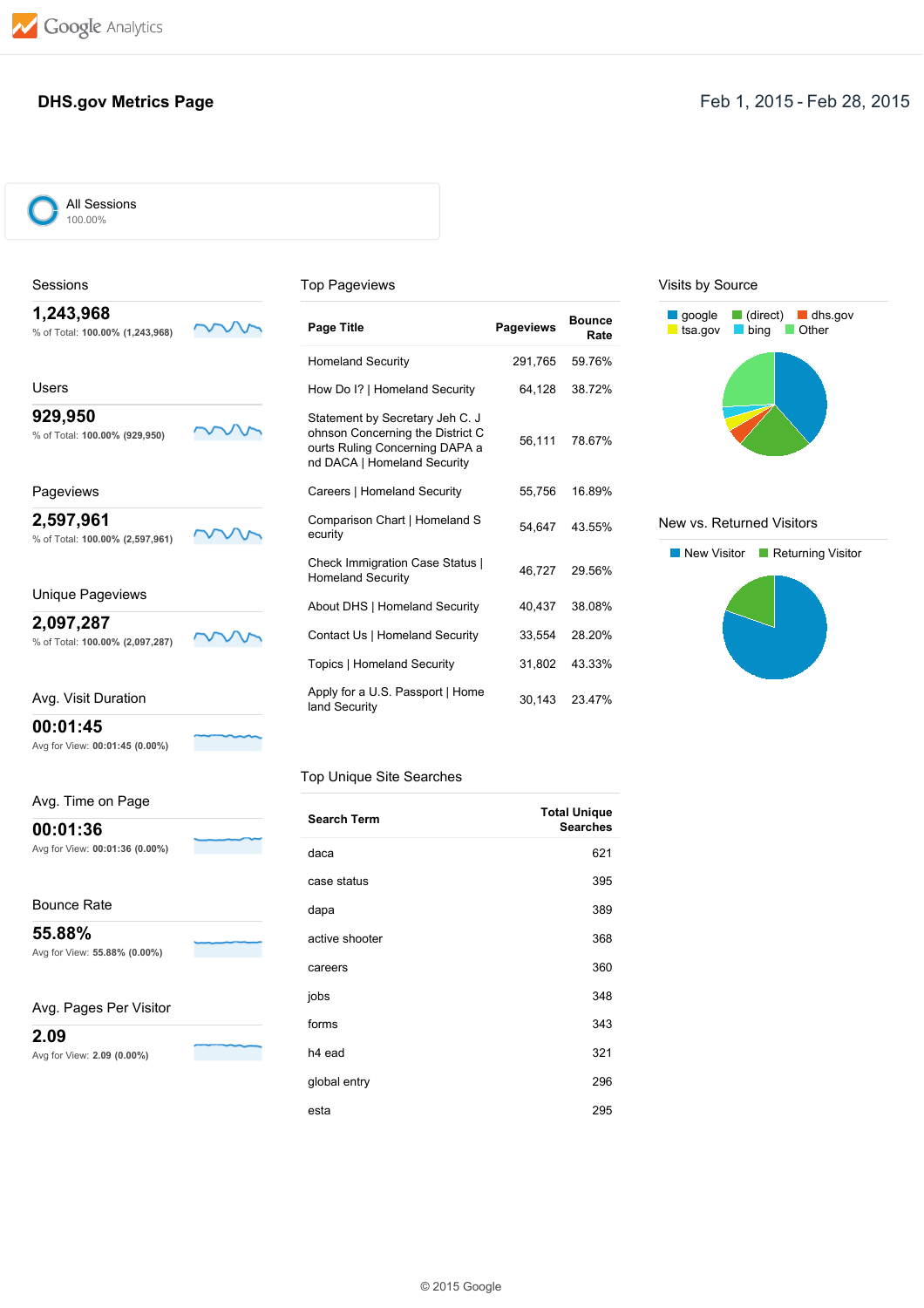### **DHS.gov Search Web Performance Metrics Feb 1, 2015 - Feb 28, 2015**



#### Visits to DHS.gov

**1,243,968** % of Total: **100.00% (1,243,968)**

 $\sim$ 

Total Internal Searches

**88,874** % of Total: **100.00% (88,874)**



г

 $\sim$ 

Total External Searches (Google)

**584,028** % of Total: **46.95% (1,243,968)**

| <b>Search Term</b> | <b>Total Unique</b><br><b>Searches</b> |
|--------------------|----------------------------------------|
| daca               | 621                                    |
| case status        | 395                                    |
| dapa               | 389                                    |
| active shooter     | 368                                    |
| careers            | 360                                    |
| jobs               | 348                                    |
| forms              | 343                                    |
| h <sub>4</sub> ead | 321                                    |
| global entry       | 296                                    |
| esta               | 295                                    |

Top Internal Searches by Search Term

### New vs. Returned Visitors



#### Avg. Visits per Visitor



#### Top External Searches (Google as reported)

| Keyword                    | <b>Sessions</b> |
|----------------------------|-----------------|
| us passport                | 1,544           |
| homeland security jobs     | 1,249           |
| passport                   | 1,128           |
| uscis case status          | 775             |
| us passport application    | 471             |
| e-verify for employers     | 357             |
| cyber security             | 322             |
| federal protective service | 320             |
| enhanced driver's license  | 246             |
| us passports               | 222             |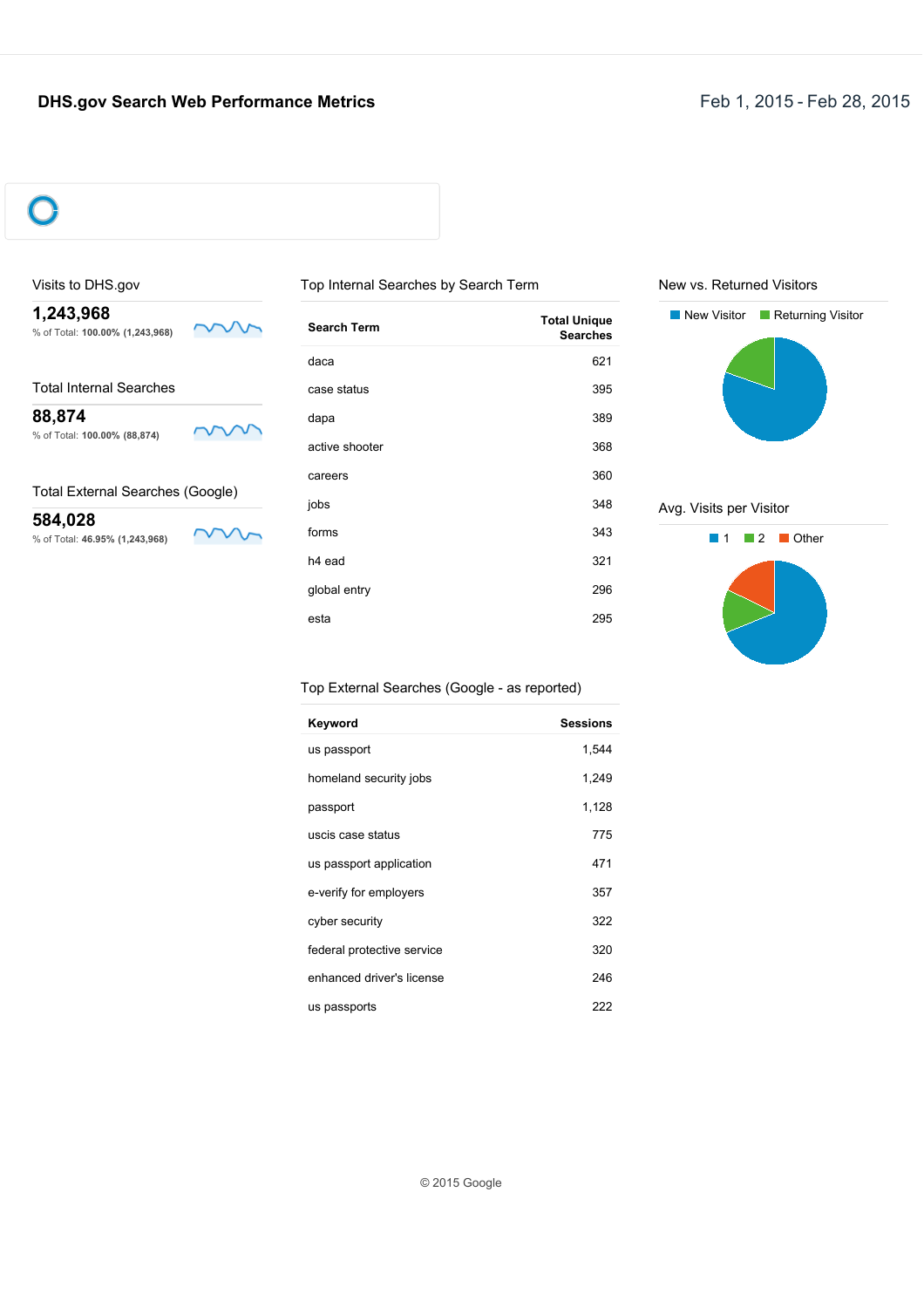# **Voice of the Customers**

#### **Feedback:**

- The major customer issues to improve on the DHS.gov site include making content easier to find, label pages and navigation to prevents customers from feeling lost, label hyperlinks to more closely relate to their destination.
- Other items to improve on the DHS.gov site include simplifying links and navigation choices, making navigation more intuitive, and remediating broken links.

Complete list available upon request

\* Source:surveymonkey.com

#### **FinalRecommendations:**

We continue to review and work on recommendations from DHS.gov metrics reports. The DHS.gov Web Team documents and analyzes the success of improvementsthrough metricsin addition to emerging technologies, recommendations and actions.

#### **Recommendations:**

• **Difficulty Finding Content, Feeling Lost and Mislabeled Links:** Continue to implement more left navigation throughout site and restructure content and hyperlinks to promote a more productive, userfriendly experience.

#### **ActionsTaken:**

- **Increase Visibility**: We have added a Frequently Requested Pages area to our web site, with a link in the home page rotator so that users can quickly find those pages most requested (as measured through ongoing metrics and analytics). Thisincludes a number of linksto Dept. of State and USCIS pages regarding immigration, visas and related information.
- **Broken Links:** We continue to work with components hosted on DHS.gov to do content audits in order to update content and links and remove material that is no longer relevant.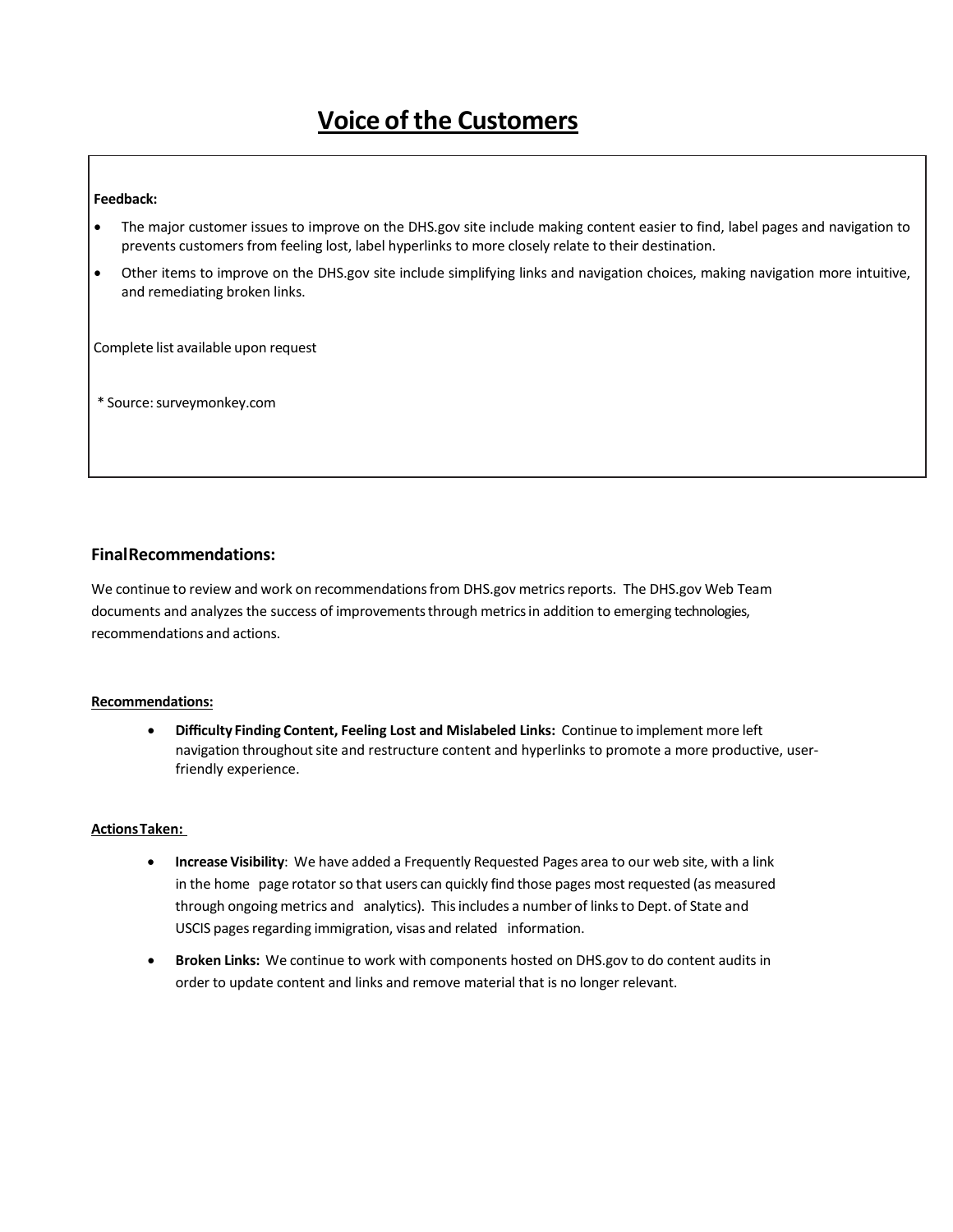# **Top Landing Pages and Search Queries – February 2015**

**Most Visited Pages:** For the annual top landing pages, immigration, careers, and trusted traveler programs ranked high among visitors.

#### **Top 10 Visited DHS.gov Landing Pages: \***

| Page                                                                                                         | <b>Sessions</b> | <b>New</b><br><b>Sessions</b> | <b>Average Time</b><br>on Page<br>(Minutes) | Pages/Session | <b>Bounce</b><br>Rate |
|--------------------------------------------------------------------------------------------------------------|-----------------|-------------------------------|---------------------------------------------|---------------|-----------------------|
| /index.shtm                                                                                                  | 224,576         | 77.80%                        | 1.37                                        | 2.48          | 59.78%                |
| /news/2015/02/17/statement-secretary-jeh-c-<br>johnson-concerning-district-courts-ruling-<br>concerning-dapa | 49,641          | 73.52%                        | .53                                         | 1.42          | 78.66%                |
| /comparison-chart                                                                                            | 42,073          | 83.55%                        | 1.47                                        | 1.39          | 43.90%                |
| /how-do-i/check-immigration-case-status                                                                      | 29,059          | 65.82%                        | 1.21                                        | 1.71          | 29.62%                |
| /how-do-i/apply-us-passport                                                                                  | 24,564          | 90.74%                        | 1.01                                        | 1.29          | 23.53%                |
| /careers                                                                                                     | 22,445          | 77.32%                        | 2.51                                        | 3.83          | 16.87%                |
| /dhs-trip                                                                                                    | 19,304          | 84.13%                        | 1.32                                        | 1.87          | 64.93%                |
| /real-id-public-faqs                                                                                         | 16,670          | 85.72%                        | 1.20                                        | 1.50          | 70.82%                |
| /national-terrorism-advisory-system                                                                          | 14,885          | 72.07%                        | 1.06                                        | 1.91          | 68.71%                |
| /immigration-action                                                                                          | 14,574          | 55.21%                        | 2.14                                        | 1.72          | 48.71%                |
| <b>Totals and Averages</b>                                                                                   | 457,791         | 76.59%                        | 1.38                                        | 1.91          | 50.55%                |

**Top Search Engine Queries:** External and internalsearch queries continue to follow similar trends.

| Top External Search Queries*                   |                            | Top External Search Queries*                   |                |  |
|------------------------------------------------|----------------------------|------------------------------------------------|----------------|--|
| (excludes "dhs" and repeating/similar queries) |                            | (excludes "dhs" and repeating/similar queries) |                |  |
| 1.                                             | us passport                | 1.                                             | daca           |  |
| 2.                                             | homeland security jobs     | 2.                                             | case status    |  |
| 3.                                             | passport                   | 3.                                             | dapa           |  |
| 4.                                             | uscis case status          | 4.                                             | active shooter |  |
| 5.                                             | us passport application    | 5.                                             | careers        |  |
| 6.                                             | e-verify for employers     | 6.                                             | jobs           |  |
| 7.                                             | cyber security             | 7.                                             | forms          |  |
| 8.                                             | federal protective service | 8.                                             | h4 ead         |  |
| 9.                                             | enhanced driver's license  | 9.                                             | global entry   |  |
| 10.                                            | us passports               | 10.                                            | esta           |  |

\*Source:GoogleAnalytics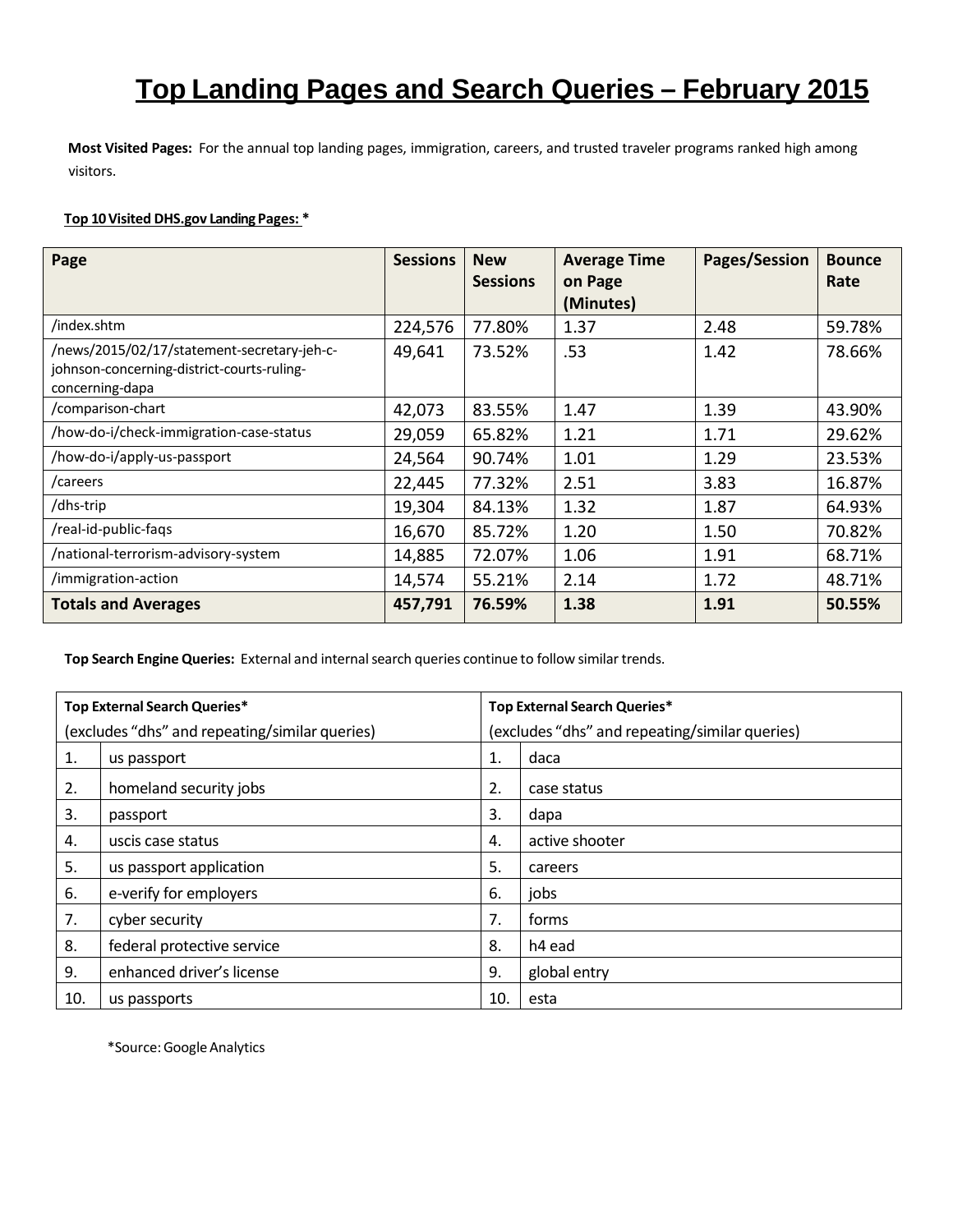# **DHS.gov Customer Satisfaction Survey**

Time Period: 2/1/2015 - 2/28/2015

# **Overall Customer Satisfaction Score 68.52**

| How would you rate your overall experience today?                         |                  |               | 64.05  |
|---------------------------------------------------------------------------|------------------|---------------|--------|
| <b>Answer Choices</b>                                                     | <b>Responses</b> | <b>Points</b> | Score  |
| • Outstanding                                                             | 425              | 100           | 42500  |
| • Above Average                                                           | 597              | 75            | 44775  |
| • Average                                                                 | 558              | 50            | 27900  |
| • Below Average                                                           | 130              | 25            | 3250   |
| • Poor                                                                    | 139              | 0             | C      |
| <b>Total</b>                                                              | 1849             |               | 118425 |
| Were you able to complete the purpose of your visit?                      |                  |               | 58.63  |
| <b>Answer Choices</b>                                                     | <b>Responses</b> | <b>Points</b> | Score  |
| • Yes                                                                     | 1084             | 100           | 108400 |
| $\cdot$ No                                                                | 765              | 0             | C      |
| <b>Total</b>                                                              | 1849             |               | 108400 |
| Would you still return to this website if you could get this              |                  |               | 85.83  |
| information or service from another source?                               |                  |               |        |
| <b>Answer Choices</b>                                                     | <b>Responses</b> | <b>Points</b> | Score  |
| • Yes                                                                     | 1587             | 100           | 158700 |
| • No                                                                      | 262              | 0             | C      |
| Total                                                                     | 1849             |               | 158700 |
| Will you recommend this website to a friend or colleague?                 |                  |               | 79.99  |
| <b>Answer Choices</b>                                                     | <b>Responses</b> | <b>Points</b> | Score  |
| • Yes                                                                     | 1479             | 100           | 147900 |
| • No                                                                      | 370              | 0             | C      |
| Total                                                                     | 1849             |               | 147900 |
| Please describe your experience finding your way around                   |                  |               | 60.93  |
| (navigating) DHS.gov today.                                               |                  |               |        |
| NOTE: Excludes "Other" responses                                          |                  |               |        |
| <b>Answer Choices</b>                                                     | <b>Responses</b> | <b>Points</b> | Score  |
| · Encountered no difficulties                                             | 1051             | 100           | 105100 |
| • Had technical difficulties (e.g. error messages, broken links)          | 109              | 0             | C      |
| . Links did not take me where I expected                                  | 107              | 0             | С      |
| . Links / labels are difficult to understand, they are not intuitive      | 44               | 0             | С      |
| . Navigated to general area but couldn't find the specific content needed | 294              | 0             | C      |
| . Too many links or navigational choices                                  | 67               | 0             |        |
| . Would often feel lost, not know where I was                             | 53               | 0             | C      |
| <b>Total</b>                                                              | 1725             |               | 105100 |
| How was your experience using our site search?                            |                  |               | 53.53  |
| NOTE: Excludes "Did not use search" and "Other" responses                 |                  |               |        |
| <b>Answer Choices</b>                                                     | <b>Responses</b> | <b>Points</b> | Score  |
| · Encountered no difficulties                                             | 485              | 100           | 48500  |
| . I was not sure what words to use in my search                           | 95               | 0             | C      |
| . Results were not helpful                                                | 155              | 0             | С      |
| . Results were not relevant to my search terms or needs                   | 78               | 0             | C      |
| - Results were too similar / redundant                                    | 26               | 0             | С      |
| . Returned not enough or no results                                       | 43               | 0             | С      |
| . Returned too many results                                               | 24               | 0             | C      |